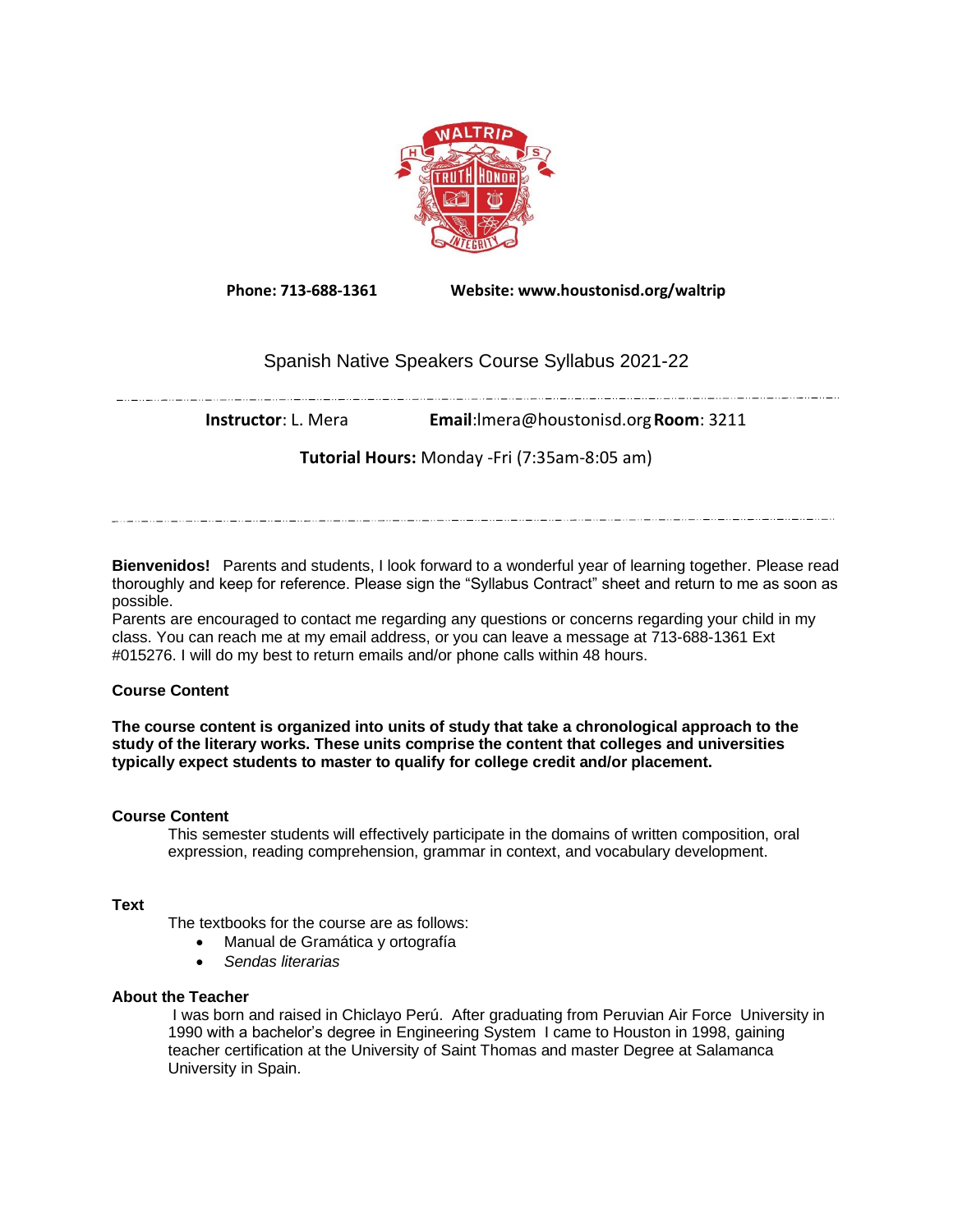#### **Ongoing Objectives**

• By the end of this course, the student will have mastered the reading, writing, speaking, and listening skills.

### **Grading Scale**

Grades are calculated as follow:

Classwork 50% Quizzes, Tests, and Projects 30% Participation 20%

#### **Attendance and Participation**

Attendance and participation are required; it is difficult to learn the content if you are not present in class. You class participation and attendance can be a deciding factor if your class average straddles two grades. Be sure to see me about any missed work if you are absent. All assignments have firm deadlines built into the HUB for completion.

### **Daily Required Materials**

1. laptop 2. pen 3.paper

# **COURSE OVERVIEW**

### *Unit 1: The Influence of Language and Culture on Identity*

Students will learn to greet others and make basic conversation in culturally appropriate ways based on context and mode of communication (in person, by phone, text, or online). They will discuss classroom activities, daily schedule, target language countries, and like or dislikes. They will be able communicate with the teacher and peers in the classroom, virtual context, and outside the classroom using the target language. Communication will take place in the target language 90% of the classroom time.

Note: Students will learn at the minimum the concepts indicated in this document with more exposure to real-life situation (context) and possibly in more detail. Ensure that activities and assessments are age compatible, reflecting students' level of maturity. In this course, students are expected to practice real-life situations in more depth and be more culturally involved than their counterparts in regular courses**.**

### **Unit 2: Families in Different Societies**

Students will discuss and compare their family structure with families in the target language countries. Learners will be able to describe themselves and their family members including extended family members. They will be able to describe their physical, emotional, personality traits and professions in more details.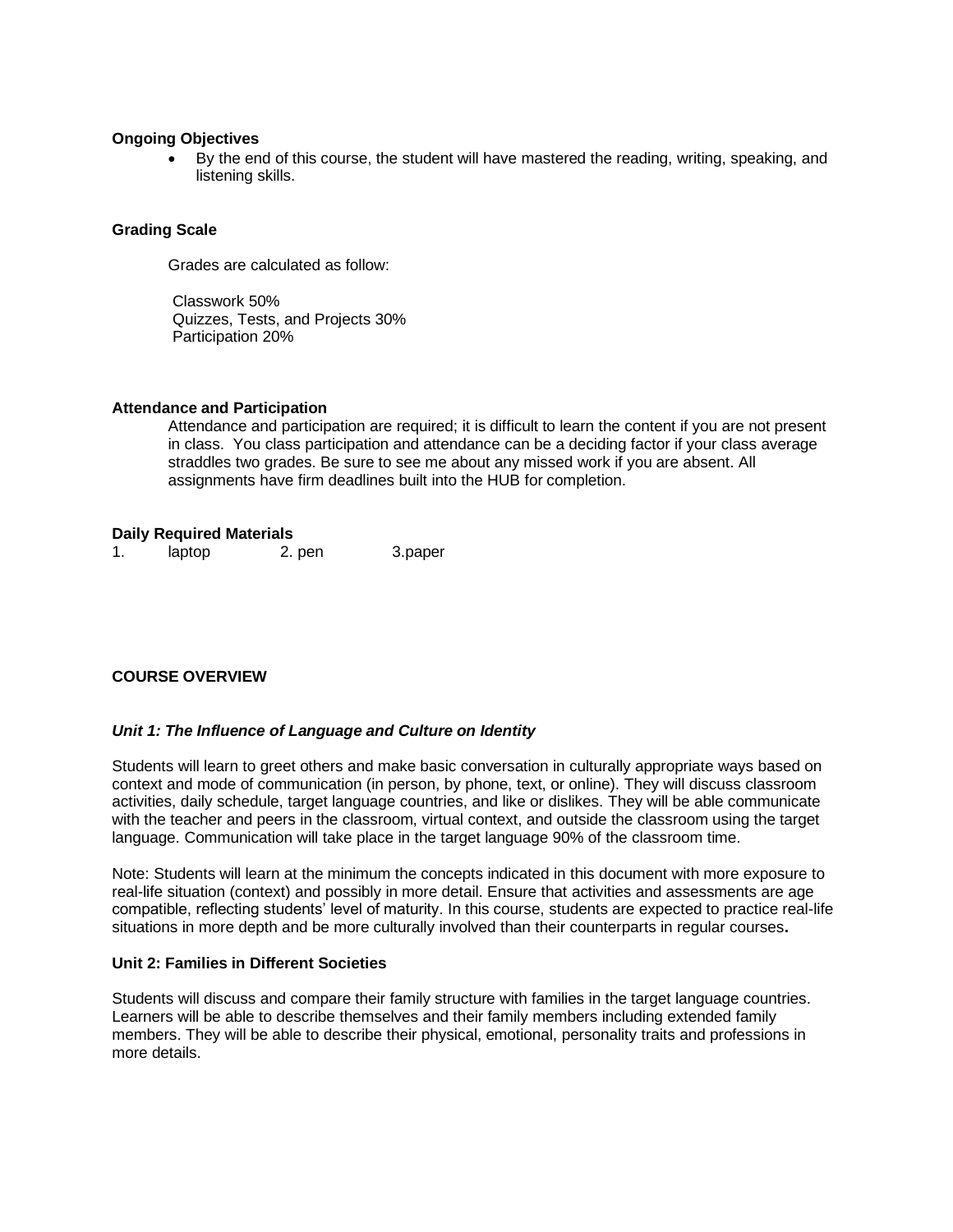### **Unit 3: Influences of Beauty and Art**

Students will learn to communicate in the target language when going shopping. They will be equipped with the skills to purchase and discuss clothing. Ask for sizes, styles, colors, and understand prices. Students will be able to discuss fashion in different target language countries. Also , they will be exposed to relevant art forms such a movies, paintings, music, books, and fashion in the target language.

#### **Unit 4: How science and Technology influence Our Life**

**Students will connect technology to their daily activities and discuss the impact of social media and networks on daily life. They can use technology in formal and informal settings. They will discuss the impact of technological innovations and the future of technology with simple elaboration.**

**Unit 5: Factors that Impact the Quality of Life**

**Students will discuss the factors that affect the quality of life, such as housing, eating habits, health, poverty and travel.**

**Unit 6: Environmental, Political, and Social Challenge**

**Students will learn to discuss and compare the factors that constitute environmental, political and social challenges such as various means of transportation, global warming, recycling and waste between the U.S. and the target language country.**

**The student is expected to:**

Ⓡ **LOTE II.1(A) Ask and respond to questions about everyday life with simple elaboration in spoken and written conversation.**

Ⓡ **LOTE III.1(A) Ask and respond to questions about and beyond the scope of everyday life with simple elaboration in spoken and written conversation.**

Ⓡ **LOTE II.1(B) Express and exchange personal opinions or preferences with simple supporting statements in spoken and written conversation.**

Ⓡ **LOTE III.1(B) Express and exchange personal opinions, preferences and recommendations with supporting statements in spoken and written conversation.**

Ⓡ **LOTE II.1(D) Articulate requests, offer alternatives, and develop plans with simple supporting statements in spoken and written conversation.**

Ⓡ **LOTE III.1(D) Articulate requests, offer suggestions, and develop plans with supporting statements in spoken and written conversation.**

Ⓡ **LOTE II.1(E) Interact and react in spoken conversation using culturally appropriate expressions, register, and gestures.**

Ⓡ **LOTE III.1(E) Interact and react in spoken conversation using culturally appropriate expressions, register, and gestures.**

Ⓡ **LOTE II.1(F) Interact and react in writing using culturally appropriate expressions, register, and style.**

Ⓡ **LOTE III.1(F) Interact and react in writing using culturally appropriate expressions, register, and style.**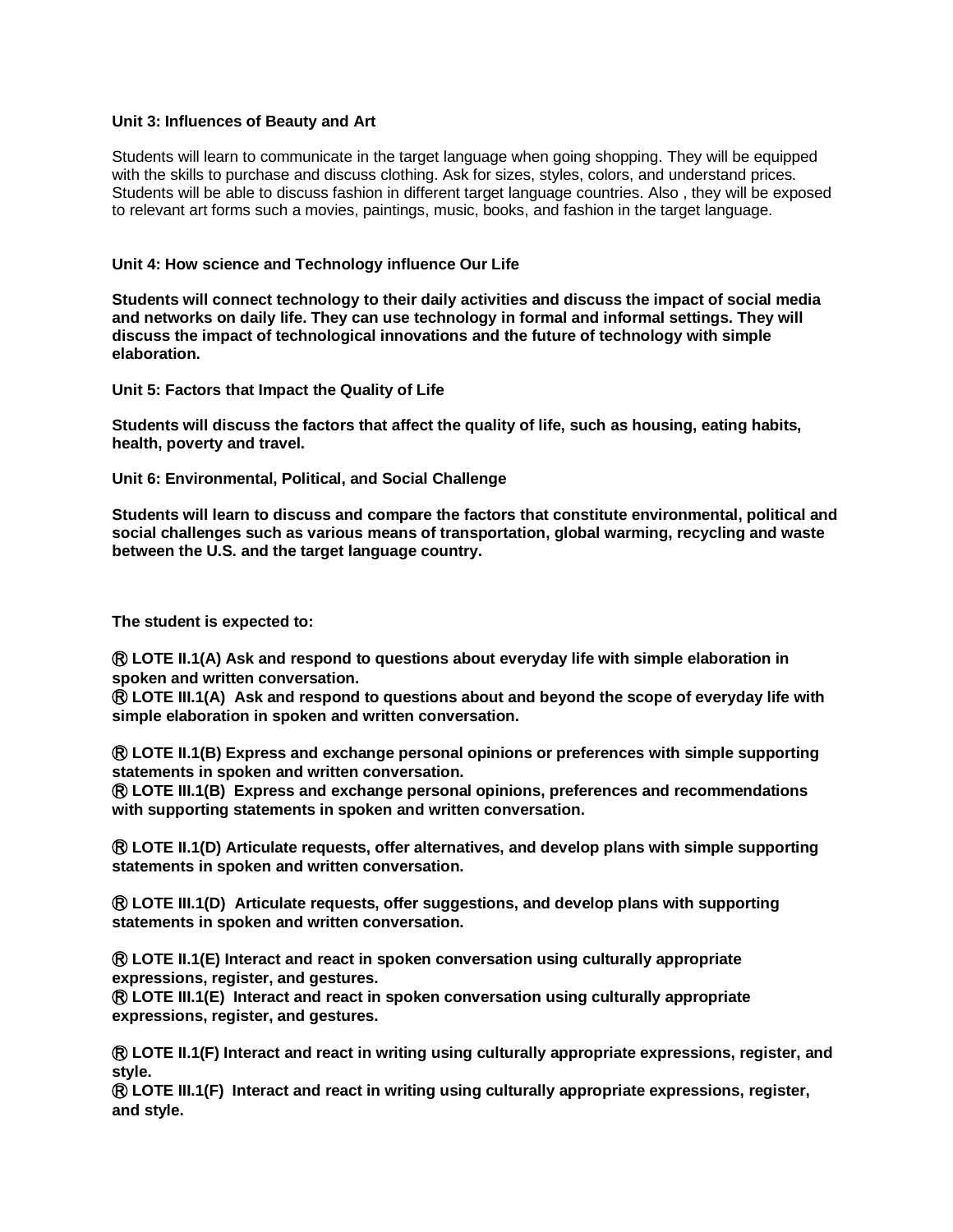**Strand (2) Interpretive Communication: Reading and Listening. The student comprehends simple connected statements from culturally authentic print, digital, audio, and audiovisual materials as appropriate within contextualized situations and sources. The student uses the interpretive mode in communication with appropriate and applicable grammatical structures and processes at the specified proficiency levels.**

**The student is expected to:**

Ⓡ **LOTE II.2(A) Demonstrate an understanding of culturally authentic print, digital, audio, and audiovisual materials in everyday contexts.**

Ⓡ **LOTE III.2(A) Demonstrate an understanding of culturally authentic print, digital, audio, and audiovisual materials in a variety of contexts.**

Ⓡ **LOTE II.2(B) Identify the main idea, theme, and supporting details from fiction and nonfiction texts and audio and audiovisual materials.**

Ⓡ **LOTE III.2(B) Paraphrase the main idea, theme, and supporting details from fiction and nonfiction texts and audio and audiovisual materials.**

Ⓡ **LOTE II.2(C) Infer meaning of unfamiliar words or phrases in highly contextualized texts, audio, and audiovisual materials.**

Ⓡ **LOTE III.2(C) Infer meaning of unfamiliar words or phrases in contextualized texts, audio, and audiovisual materials.**

Ⓡ **LOTE II.2(D) Identify cultural practices from authentic print, digital, audio, and audiovisual materials.**

Ⓡ **LOTE III.2(D) Compare and contrast cultural practices from authentic print, digital, audio, and audiovisual materials.**

### GRADING POLICIES:

-Quizzes will be given bi-weekly. Almost all quizzes will be announced. They will often consist of vocabulary, reading assignments or any work covered in class.

-NO LATE HOMEWORK WILL BE ACCEPTED! The only acceptable excuse is an excused absence from the office. Homework must be TURNED IN before the class period begins. There is no partial credit offered so make sure it is done on time.

-Classwork will be graded based on the following: notes taken in class, class participation and work assigned in class. Classwork must be completed upon the ending of the period to receive credit.

-Homework and Quizzes will be posted on Power Teacher Pro website.

-Projects and Tests will be posted on the board as well as on my website. It is the student responsibility to make a note of them.

-Extra Credit will be offered according to student effort, good behavior, and class participation.

- MAKE-UP WORK: When a student is absent, it is the student's responsibility to make arrangements with me to complete the work. Students have the number of days absent plus one class day to complete the work. The student must make up missed tests, quizzes, listening and speaking activities during my tutorials since these are often a disruption to the class in progress. Please make an appointment with me.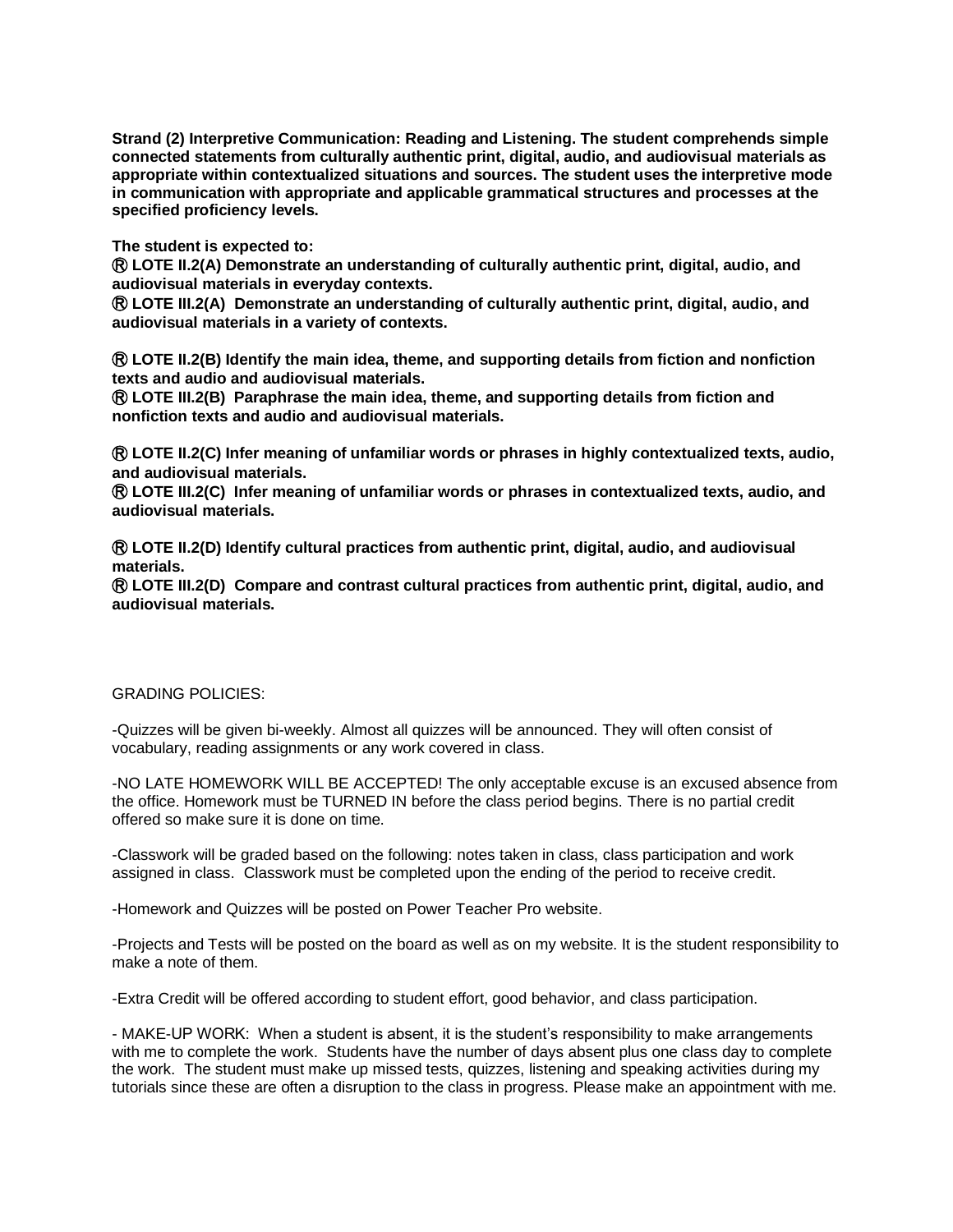\*\*\* If a test or project is assigned and material covered before the absence, then the test or project is due on the day the student returns.

-TO IMPROVE YOUR TEST or PROJECT GRADES= RE-ASSESS: FULL Credit!

1) Attend a minimum of 1 Tutorial with Mr. Mera. (Every Tuesday from 2:40-3:40pm)

2) Complete all Missing Formative and Summative Assignments in person at Tutorials that Mrs. Mera requires of you to demonstrate that additional learning has taken place.

3) Re-Assessments must be completed within 10 days of the end of the Unit being tested. Reassessment will cover the same material- but may be in a different format to demonstrate mastery.

### -PROGRESS REPORTS:

Dear Parent/Guardian- Your student will receive his/her average grade every four weeks throughout the year…so please ask about it and stay informed of your teenager's progress! Please see Parental Portal Genesis on the OHS website for student grades and missing assignments. Please feel free to contact me at any time with questions or suggestions for your student's Spanish class learning experience. We all want this class to be a positive and successful experience for your student.

### 1. RESOURCES

Websites for Grammar Practice: cplosangeles

# 1. CLASSROOM RULES

The goal is 100% use of Spanish.

### RESPECT

-All students must respect one another. Absolutely no words or actions that are unkind will be tolerated.

- Be silent and listen when someone else is speaking and raise your hand when you want to speak. You must also respect our learning environment and stay on task.

-Treat the classroom with respect. Sticking gum under desks, writing in class textbooks or any other form of disrespect will result in disciplinary action.

### BE READY

-Make sure to bring all materials to class and be ready to begin when the bell rings. The door will be locked at that moment and you will need to get a late pass to be able to come in. All homework must be finished and completed before the bell to receive credit.

- Absolutely no cheating will be tolerated! You must be ready and prepared for every test, quiz and/or assignment. If any cheating occurs the student will receive an automatic zero on the assignment and parents will be contacted immediately along with disciplinary action (see below).

•All policies in the Student Handbook, Student Code of Conduct and Academic Integrity Policy will be followed.

\*\*\*Cell phones, iPods, and other distractions must be turned off and not used in this classroom unless permission is given by Mrs. Mera.

\*\*\*If caught cheating (or with phone) during a TEST- immediate referral to AP and "Academic Dishonesty" on your permanent record! Be smart! Don't mess up your chances for honors and scholarships due to dishonesty!

State law requires attendance 90% of class time. If a student fails to attend the required number of classes, credit cannot be given without making up time missed and approval from the Attendance Committee. One of the easiest things you can do to obtain your goal of graduation is to COME TO CLASS EVERY SCHOOL DAY!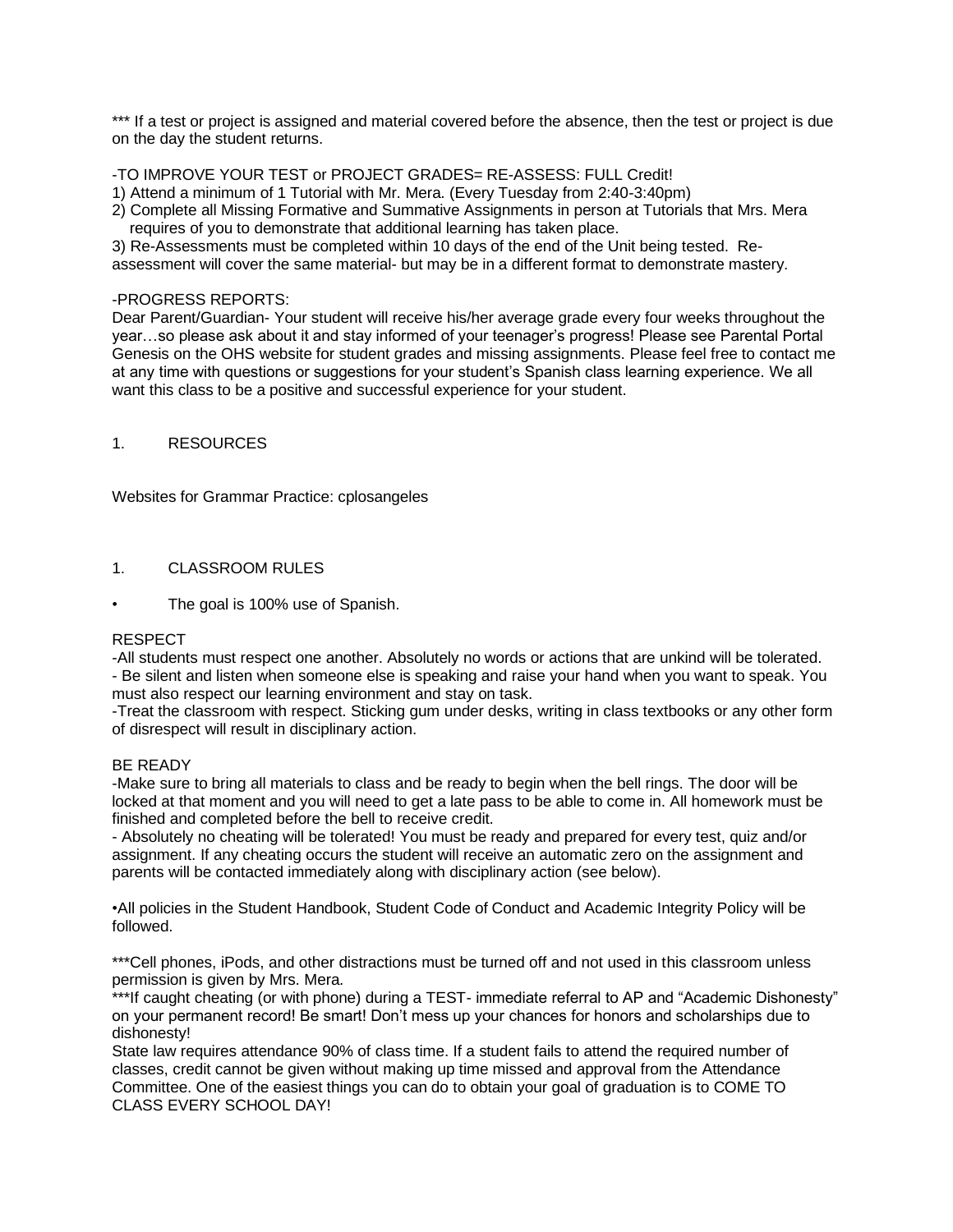Note to Parents/Guardians:

I am looking forward to working with your child. I strongly encourage parent/teacher conferences. If needed, a conference may be set through the counselor's office. The more you know about your child's school performance, achievement, and behavior, the more we will be able to assist him/her to obtain his/her achievement and success. Please feel free to call or email me if you have any questions about this class. I wish you and your child much happiness and success this school year! Thanks.

¡Saludos! Estoy contento de poder trabajar con su hijo/hija. Para aseguramos de que sea exitoso y alcance todos los objetivos propuestos en esta clase. Creo fielmente que usted y yo debemos trabajar juntos. Le invito a pasar por mi salón de clase para poderle conocer y así juntos afianzar esfuerzos. También, se puede comunicar conmigo vía correo electrónico o por teléfono. De necesitar una cita o hablar conmigo llame a la oficina y gustosamente nos pondremos de acuerdo para tener una conferencia. Estaré dando tutorías algunas mañanas, y les pido que anime a su hijo/hija a aprovechar esta oportunidad. Muchas Gracias.